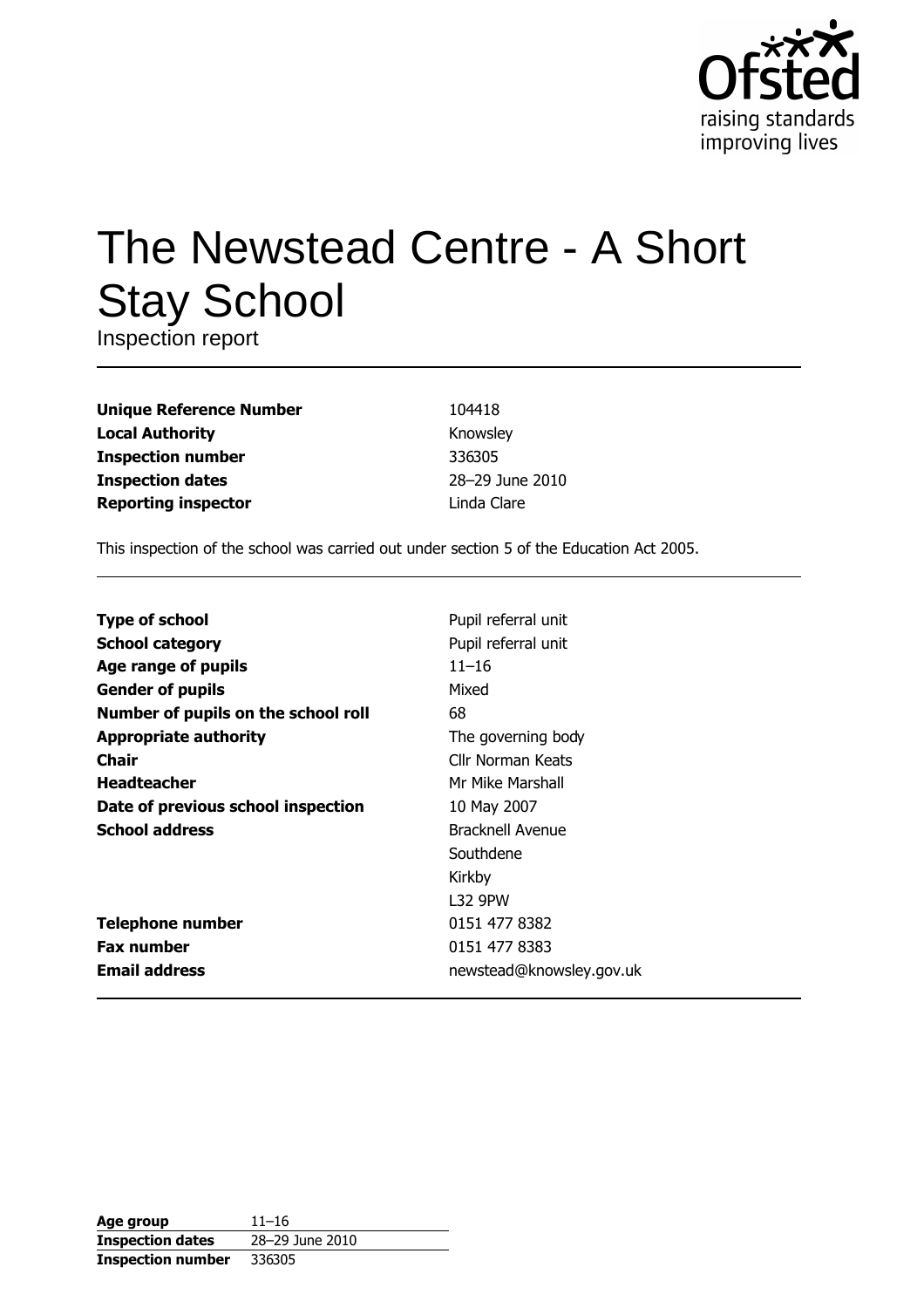The Office for Standards in Education, Children's Services and Skills (Ofsted) regulates and inspects to achieve excellence in the care of children and young people, and in education and skills for learners of all ages. It regulates and inspects childcare and children's social care, and inspects the Children and Family Court Advisory Support Service (Cafcass), schools, colleges, initial teacher training, work-based learning and skills training, adult and community learning, and education and training in prisons and other secure establishments. It rates council children's services, and inspects services for looked after children, safequarding and child protection.

Further copies of this report are obtainable from the school. Under the Education Act 2005, the school must provide a copy of this report free of charge to certain categories of people. A charge not exceeding the full cost of reproduction may be made for any other copies supplied.

If you would like a copy of this document in a different format, such as large print or Braille, please telephone 08456 404045, or email enquiries@ofsted.gov.uk.

You may copy all or parts of this document for non-commercial educational purposes, as long as you give details of the source and date of publication and do not alter the documentation in any way.

Royal Exchange Buildings St Ann's Square Manchester M2 7LA T: 08456 404045 Textphone: 0161 618 8524 E: enquiries@ofsted.gov.uk W: www.ofsted.gov.uk © Crown copyright 2010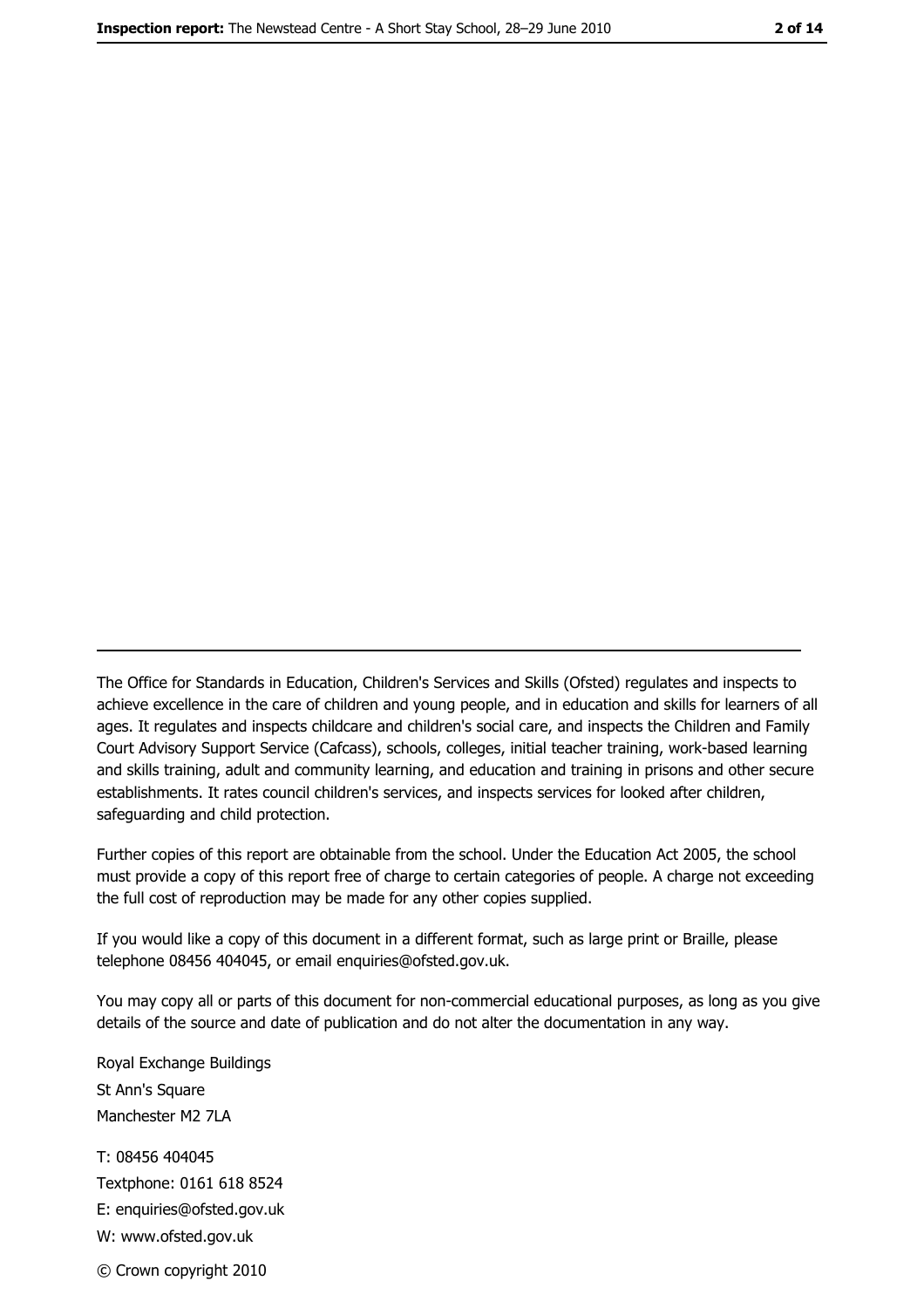# **Introduction**

This inspection was carried out by two additional inspectors. They observed 14 lessons or parts of lessons taught by 11 teachers. Meetings were held with members of the management committee, local authority, staff and students. The inspectors observed the centre's work, and looked at a wide range of documents including data on students' progress, teachers' planning, curricular documents, students' files and the centre's self-evaluation. Questionnaires were received from seven parents and carers. The inspectors also read questionnaires from students and staff.

The inspectors reviewed many aspects of the centre's work and looked in detail at the following:

- the achievement of girls at both key stages  $\blacksquare$
- whether teaching is sufficiently challenging to raise standards from a low level  $\blacksquare$
- students' attendance and behaviour given the school's efforts to improve them  $\blacksquare$
- how well the curriculum meets students' complex needs  $\blacksquare$
- how effectively the new distributive leadership provides clear vision and direction  $\blacksquare$ for the centre.

# Information about the school

Newstead is a short-stay centre, which provides for students who either have been, or are at risk of being, excluded from their mainstream schools. All students have behavioural, social and emotional difficulties and many have additional learning needs. The centre serves Knowsley and the surrounding area. Students remain at the school for about three terms. Fifteen students are dual registered with mainstream schools. Seven students have a statement of special educational needs. Of the 68 students on roll, the majority are boys. All students are of White British origin. There is a very small number of looked after students. The proportion of students known to be eligible for free school meals is higher than the national average.

Since the last inspection, the role of the centre has changed. The head of centre is also the head of Knowsley's Service for Inclusion with responsibility for behaviour improvement. The centre's outreach programme, entitled the Student Turnaround Programme (STAR), was introduced this year to support students in Key Stage 3 at risk of exclusion from secondary schools. The student population at Key Stage 3 is much more transient than at Key Stage 4. Since September 2009, 67 students have attended the STAR centre on short-term placements.

The centre has achieved Sportsmark.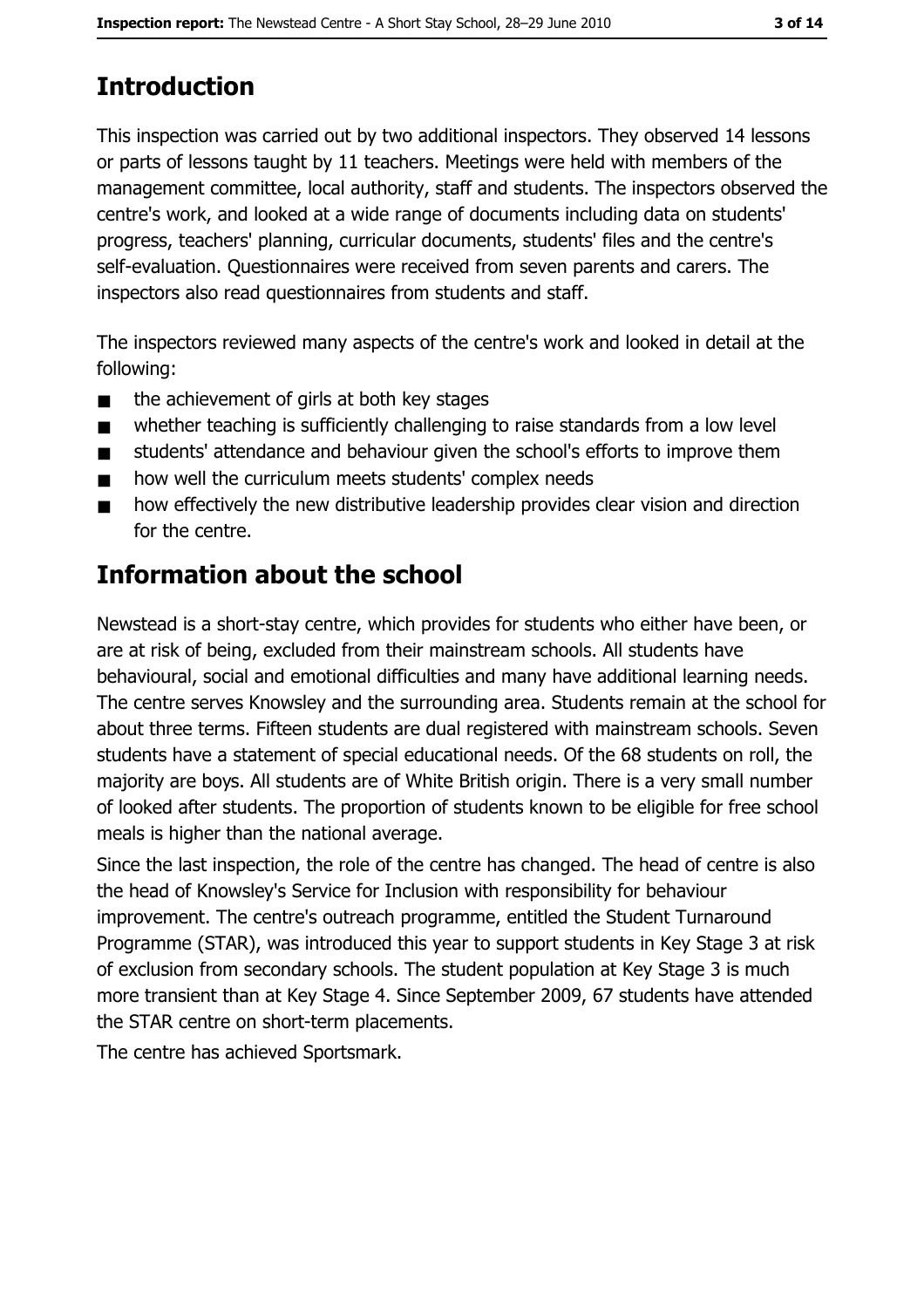# **Inspection judgements**

# Overall effectiveness: how good is the school?

## The school's capacity for sustained improvement

## **Main findings**

The Newstead Centre  $-$  A Short Stay School provides good-quality education and outstanding care, guidance and support for its students. All staff know students exceptionally well and are keenly aware of their individual needs and circumstances. Students appreciate the high level of personal support they receive and enjoy attending the centre; one commented, 'You couldn't ask for a better school'.

The centre is a calm and supportive environment which helps students to rebuild their confidence and self-esteem. An ethos which promotes self-responsibility and positive choice permeates the centre and is the key to the rapid progress that students make in their personal development. They learn to overcome social, emotional and other difficulties as a result of the trust and quality relationships they develop. This helps them to make good progress in their learning.

On entry a large majority have low attainment in English and mathematics. As a result of high expectations, consistently good teaching and rigorous tracking of students' progress attainment rises rapidly in the short time students are at the centre but overall remains low. Careful matching of students' skills and abilities has resulted in a good improvement, year on year, in the number of students completing and gaining national awards at GCSE or entry level. These and a range of vocational qualifications prepare students satisfactorily for the future and represent good and often better progress for individuals.

Students say they feel safe, secure and valued. They have total confidence that staff will resolve any problems. The school's determined efforts to improve very low entry-level attendance has secured significant advances at Key Stage 3 where overall attendance is better than average for a pupil referral unit. At Key Stage 4 the centre also makes good progress in raising levels of engagement for previously non-attending students but attendance remains low.

Good teaching, positive reinforcement and well-structured lessons capture students' interest. The curriculum is well managed and responsive to individuals' needs; however, use of information communication technology (ICT) is underdeveloped and limits opportunities for students' independent learning.

Central to the school's good improvement is the drive, vision and enthusiasm of the head of centre, who is ably supported by the leadership team. The centre is generally accurate in its self-evaluation and good systems are in place to monitor performance. The STAR unit is a valuable and proven resource which effectively supports students in danger of exclusion. Procedures to secure good teaching and learning are effective and rigorous analysis of assessment data points to areas for future improvement. As a result,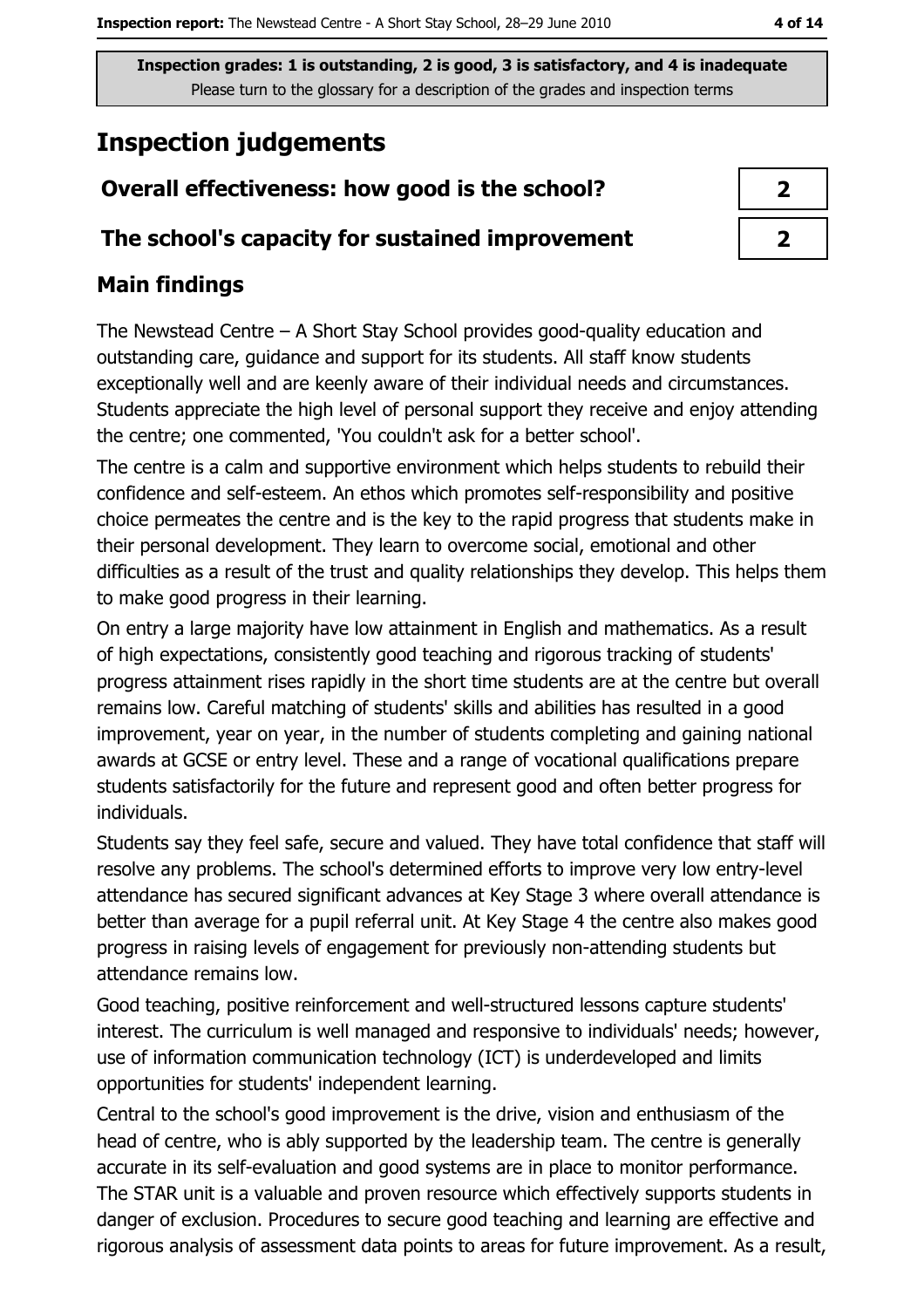the centre has a good capacity to improve further. Community cohesion is successfully promoted at a local level, but there is less focus on extending this beyond the school's immediate community.

## What does the school need to do to improve further?

- Raise attainment further by:  $\blacksquare$
- improving access to ICT across the curriculum  $\blacksquare$
- $-$  enabling greater independence in learning  $\blacksquare$
- extending work in partnership with other agencies, parents and carers and with  $\blacksquare$ students to improve attendance further.
- Strengthen the school's contribution to community cohesion by ensuring that  $\blacksquare$ students have sufficient opportunities to develop their knowledge and understanding of the different cultural, social and religious traditions in modern Britain and globally.

# **Outcomes for individuals and groups of pupils**

Many students arrive at Newstead having had unhappy or difficult times at other placements, which have left them angry, challenging or with negative attitudes to learning.

Most take good advantage of the opportunities offered to them to make a fresh start. They learn to 'make the right choice' and to think about their actions. The excellent support students receive promotes a willingness to contribute to activities and students do so with increasing confidence. This is particularly seen in practical sessions, for example when one group cooked spaghetti bolognaise their enthusiasm to participate in the process of creating the dish, excellent cooperation with partner 'tasters' and willingness to complete written evaluations highlighted their progress very effectively. As a result, their interest in learning improves and they enjoy their lessons. Students are punctual to their classes, settle well and take pride in their work. Their progress would be enhanced by more frequent opportunities for independent learning. Behaviour is generally good. Good relationships ensure that students respond well and disruptions are kept to a minimum.

Students across both key stages achieve well academically from their individual starting points and make good progress in the various aspects of their personal development. Those students who say at the centre the longest make the most progress and consequently the most significant gains in their attainment. Students with additional needs make good progress because staff know them well and work is planned effectively to meet their needs. The very small group of girls at the centre attain higher levels than boys, which reflects their higher ability on entry. The small number of students looked after by the local authority achieve as well, some better, than others in their groups.

There is an increasing focus on academic success, achieved alongside the more traditional vocational routes. In 2009 all students entered achieved GCSE or entry level

 $\overline{2}$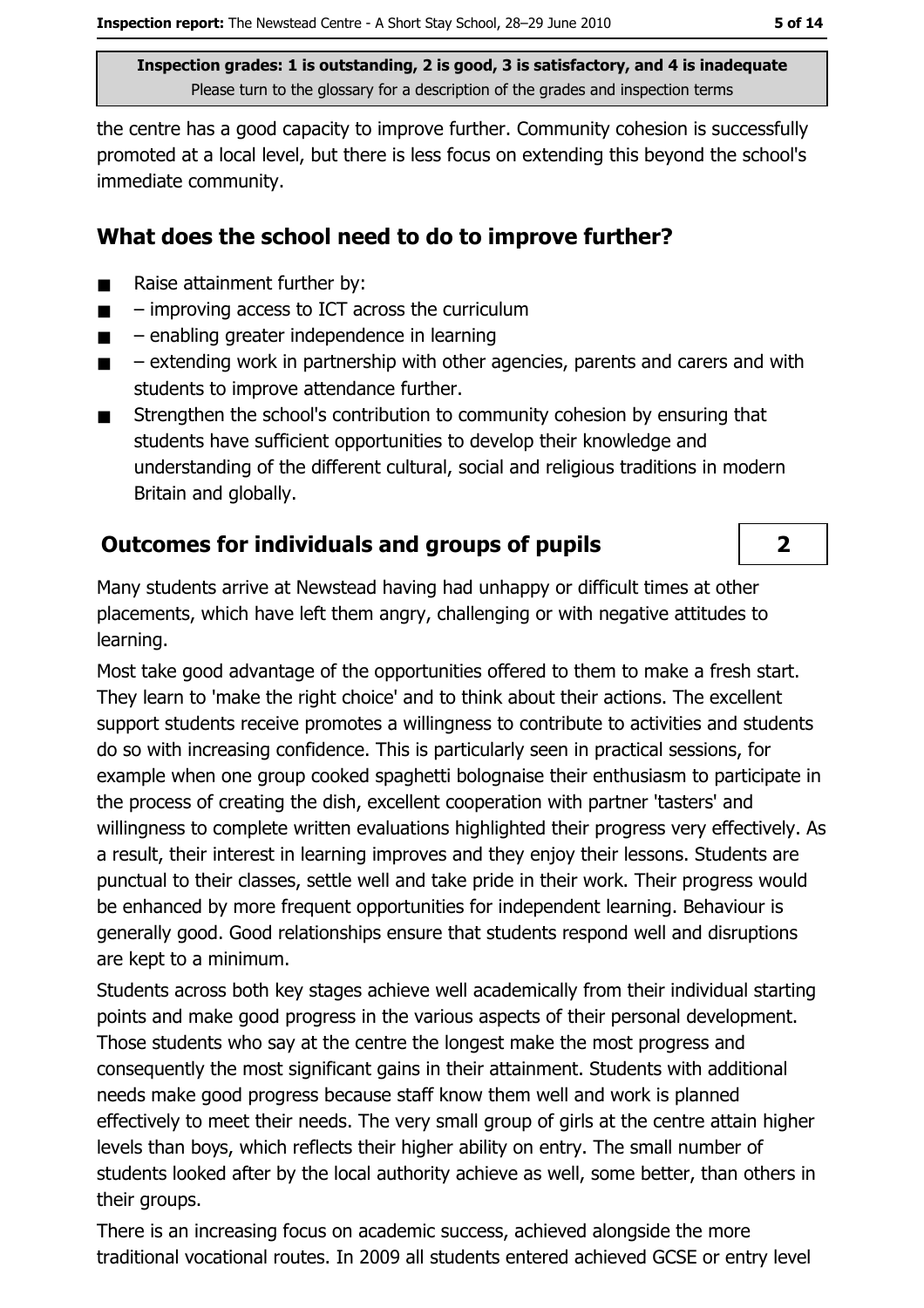English and mathematics, and all attending collegiate courses gained skills- based qualifications. Tracking indicates further extension through flexible BTEC subjects, undertaken when appropriate. For example, several Year 9 students have already achieved BTEC passes, one achieving two  $A^*$  grades earlier this year. These successes encourage a high proportion of students to move on to further education, training and employment.

Students feel safe in school. Almost all students choose outdoor and sporting activities at lunchtime to improve their health and they enjoy being able to book relaxation therapy sessions. They make a good contribution to the development of the centre and recently, through the school council, were able to achieve the introduction of residential visits. Community links with the elderly are developing and the school organises a range of visits to broaden pupils' spiritual and cultural awareness. Their understanding of the wider cultural and religious traditions in modern Britain and beyond is less well developed. Students show positive attitudes and are generally respectful of each other's needs, difficulties and opinions. They are well prepared for their return to mainstream schools.

| These are the grades for pupils' outcomes |  |  |  |
|-------------------------------------------|--|--|--|
|-------------------------------------------|--|--|--|

| Pupils' achievement and the extent to which they enjoy their learning                                                     |                         |
|---------------------------------------------------------------------------------------------------------------------------|-------------------------|
| Taking into account:<br>Pupils' attainment <sup>1</sup>                                                                   | 4                       |
| The quality of pupils' learning and their progress                                                                        | $\mathcal{P}$           |
| The quality of learning for pupils with special educational needs and/or<br>disabilities and their progress               | $\mathcal{P}$           |
| The extent to which pupils feel safe                                                                                      | $\overline{\mathbf{2}}$ |
| <b>Pupils' behaviour</b>                                                                                                  |                         |
| The extent to which pupils adopt healthy lifestyles                                                                       | $\overline{\mathbf{2}}$ |
| The extent to which pupils contribute to the school and wider community                                                   |                         |
| The extent to which pupils develop workplace and other skills that will<br>contribute to their future economic well-being |                         |
| Taking into account:<br>Pupils' attendance <sup>1</sup>                                                                   | 4                       |
| The extent of pupils' spiritual, moral, social and cultural development                                                   |                         |

 $1$  The arades for attainment and attendance are: 1 is high; 2 is above average; 3 is broadly average; and 4 is low.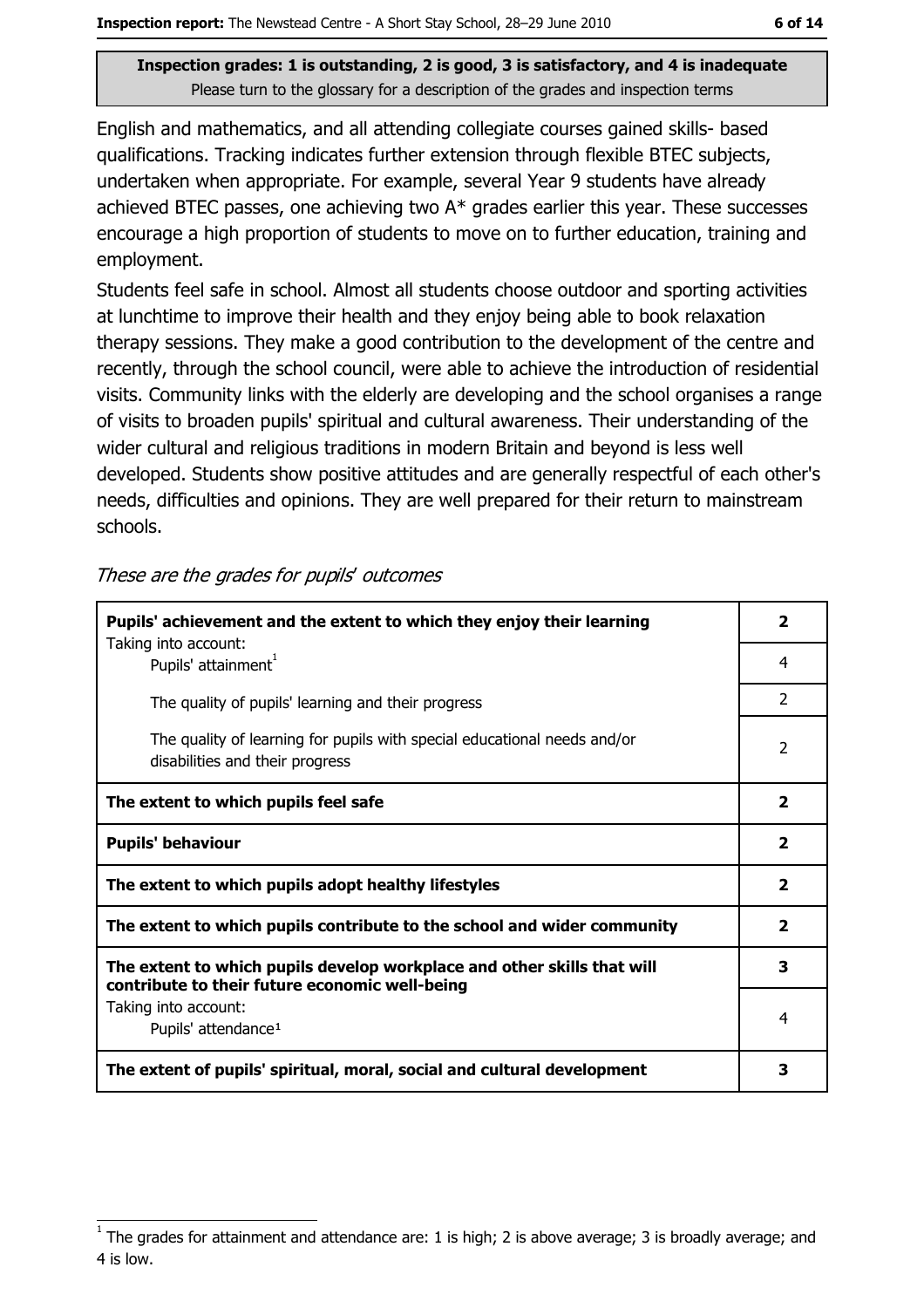### How effective is the provision?

The good progress that students make is a reflection of good teaching. Planning is good and builds systematically from what students have learned. Teachers and support staff work together very well using targeted questioning with much praise to boost students' confidence as learners. Students enjoy creative arts and practical tasks, and teachers use these well to reinforce their learning, for example creating 2D representations of the relationship between atoms and protons in a science lesson to illustrate their movement. Learning objectives are emphasised and checked at the end of most lessons. Marking is timely, assessment data used well and students' progress is recorded regularly. There is a shared view of what constitutes good progress. Behaviour is managed calmly and efficiently. Students are clear about their learning targets and what they should do next to improve their work. Lesson grades and a points system reinforce appropriate effort, attitude and progress in learning. Through this system, students learn how consequences apply to their actions.

The curriculum is well managed, flexible, and carefully planned to meet the varied needs of different groups. It is underpinned by an appropriate ladder of accreditation. Vocational and work-based learning are particular strengths. Students acquire good work-related skills, learn how to follow instructions and work cooperatively with others. Courses are appropriately selected from academic, vocational and mixed 'pathways' combined with sporting opportunities and personal skills development. Although ICT is taught as a discrete lesson, its application across the curriculum is limited.

Care, guidance and support are outstanding in all aspects and drive the good progress of the centre. A team of mentors provide individual counselling and confidential advice. They manage transition expertly to and from the centre, home tuition and the STAR programme. Reintegration is a major focus and the centre's reintegration rates have improved significantly this year. Attendance is closely monitored by a dedicated officer, and the centre provides its own transport to back up provision for students who meet at agreed pick-up and drop-off points. Although attendance has much improved this academic year it requires constant monitoring and review. All adults associated with the centre contribute to the very high standard of care and quidance provided.

| The quality of teaching                                                                                    |  |
|------------------------------------------------------------------------------------------------------------|--|
| Taking into account:<br>The use of assessment to support learning                                          |  |
| The extent to which the curriculum meets pupils' needs, including, where<br>relevant, through partnerships |  |
| The effectiveness of care, guidance and support                                                            |  |

These are the grades for the quality of provision

#### How effective are leadership and management?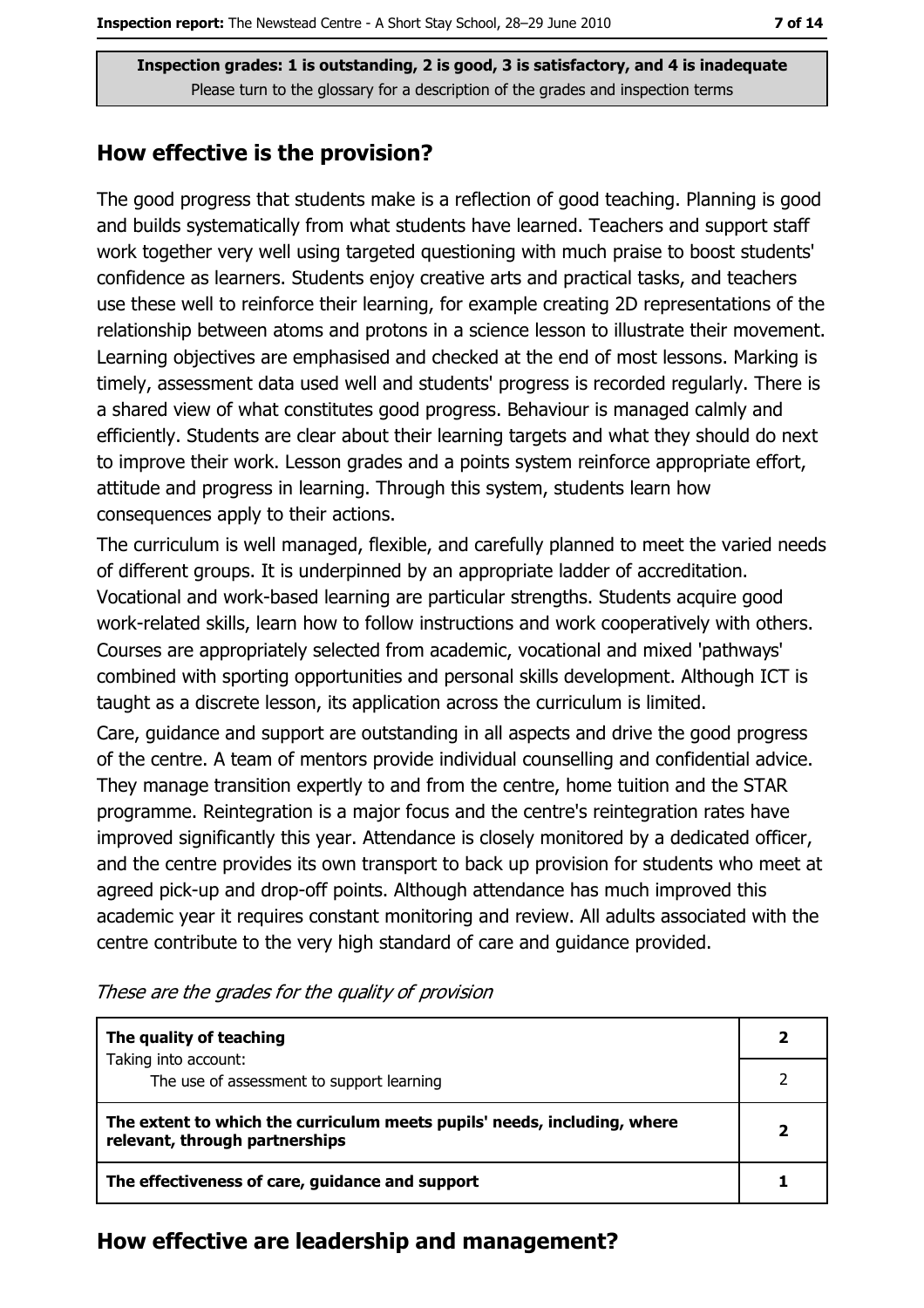The head of centre's energy in driving the centre forward promotes equally positive responses from staff. Morale is high across the centre. Close teamwork has ensured good progress since the last inspection. Senior managers have clearly defined roles and provide good direction. Teachers feel encouraged to extend their professional knowledge and teamwork is especially strong.

The centre knows itself well. Development planning focuses on improving key aspects and extending the very successful STAR provision. The management committee provides the centre with complementary skills, experience and good levels of support and challenge. Good relationships with parents and carers and effective links with external agencies are firmly established.

The centre tackles equality of opportunity well and is proactive in ensuring that there is no discrimination or harassment. As a result, it is now turning its attention to the needs of the more-able students and developing higher-level qualification courses.

Safeguarding procedures, including risk assessments, are good and there is a high level of trust in the centre and its staff. Detailed checks are in place to ensure the suitability of all staff and child protection procedures are thorough.

The development of the leadership team has been crucial in extending the partnership work with secondary mainstream schools. The impact of this very successful initiative has been to reduce secondary exclusions significantly and to ensure that a very high proportion of STAR students returned to and remained in mainstream education. The links established provide improved reintegration routes for Newstead students.

Partnerships with other schools and the local community are good and help to promote cohesion in the school and its immediate vicinity. This work does not as yet extend sufficiently to wider community links to prepare students better for life in a diverse society. The centre provides good value for money.

| The effectiveness of leadership and management in embedding ambition and<br>driving improvement                                                                     |                         |  |
|---------------------------------------------------------------------------------------------------------------------------------------------------------------------|-------------------------|--|
| Taking into account:<br>The leadership and management of teaching and learning                                                                                      | 2                       |  |
| The effectiveness of the governing body in challenging and supporting the<br>school so that weaknesses are tackled decisively and statutory responsibilities<br>met | 2                       |  |
| The effectiveness of the school's engagement with parents and carers                                                                                                | 2                       |  |
| The effectiveness of partnerships in promoting learning and well-being                                                                                              | $\overline{\mathbf{2}}$ |  |
| The effectiveness with which the school promotes equality of opportunity and<br>tackles discrimination                                                              |                         |  |
| The effectiveness of safeguarding procedures                                                                                                                        | $\mathbf{2}$            |  |
| The effectiveness with which the school promotes community cohesion                                                                                                 | 3                       |  |

#### These are the grades for leadership and management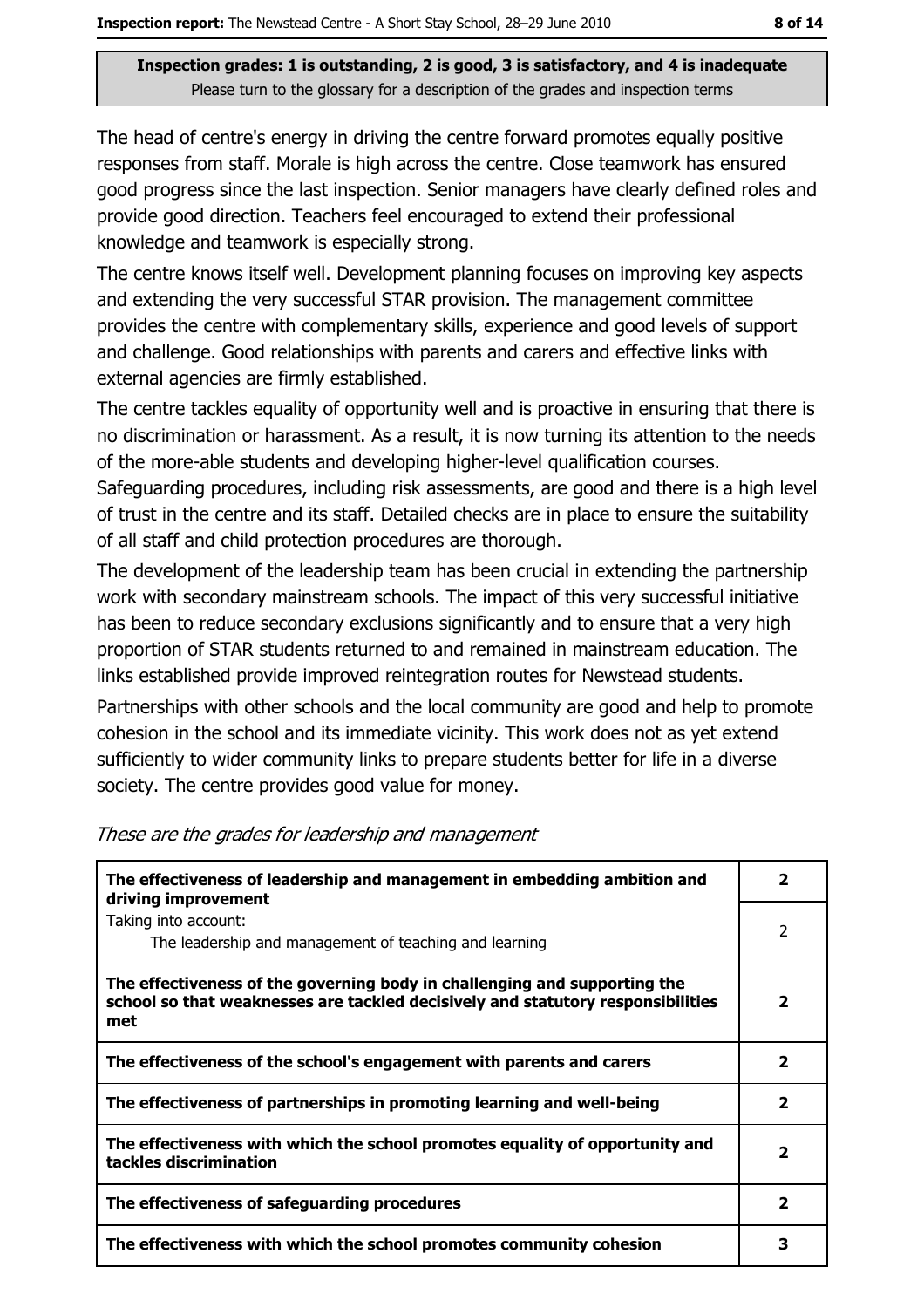The effectiveness with which the school deploys resources to achieve value for money

 $\overline{\mathbf{2}}$ 

## **Views of parents and carers**

Parents and carers are very positive about The Newstead Centre. Many value the personal contact that is a feature of the school and the relationships they have with school staff. A small number of questionnaires contained appreciative comments, which recognise and value the high level of care, support and encouragement provided by the centre. The inspection evidence also supports this view as most of the outcomes for students were found to be good, the centre's partnership work with parents and carers is good and pastoral support systems are outstanding.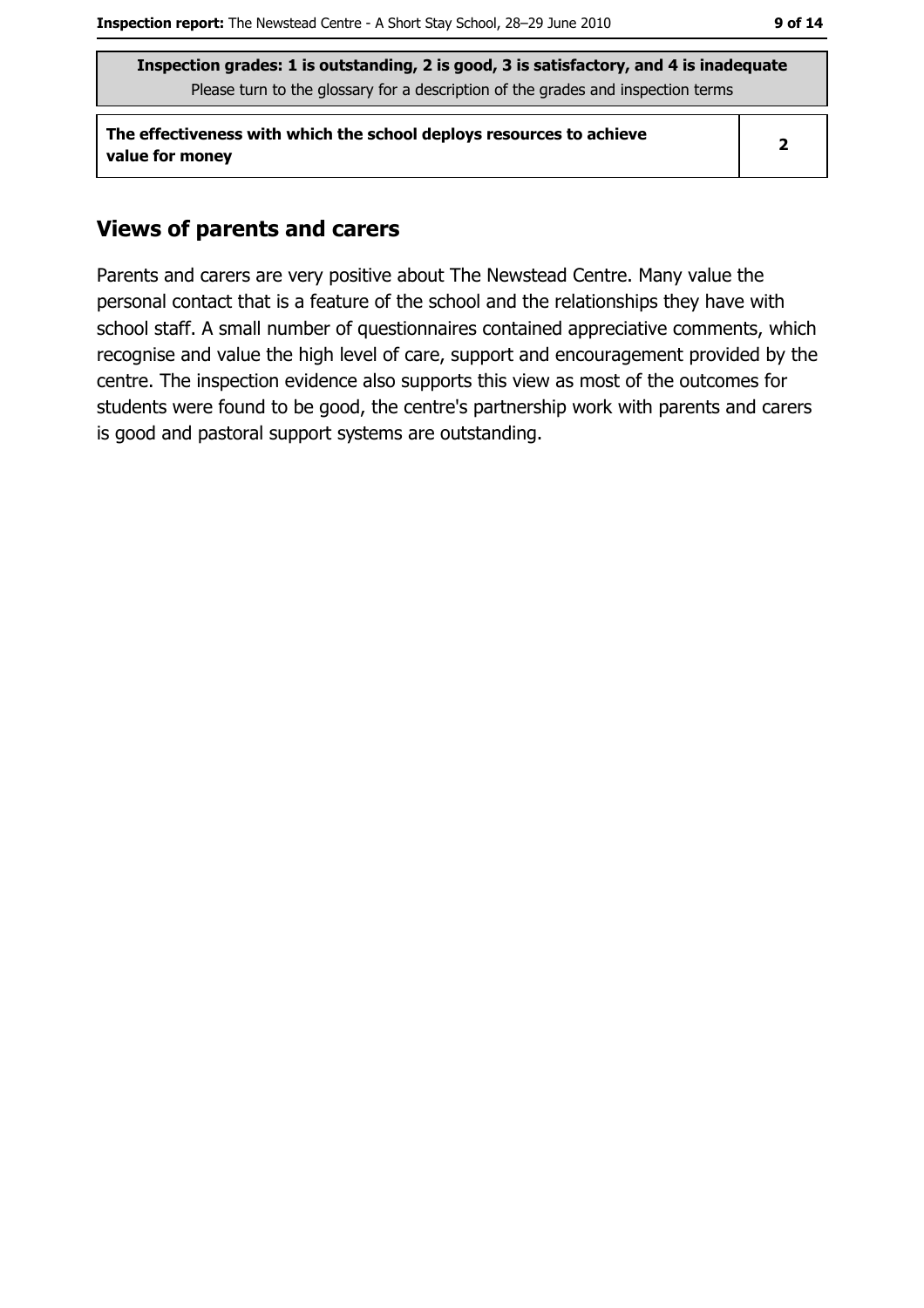#### Responses from parents and carers to Ofsted's questionnaire

Ofsted invited all the registered parents and carers of pupils registered at The Newstead Centre  $-A$  Short Stay School to complete a questionnaire about their views of the school.

In the questionnaire, parents and carers were asked to record how strongly they agreed with 13 statements about the school.

The inspection team received 7 completed questionnaires by the end of the on-site inspection. In total, there are 68 pupils registered at the school.

| <b>Statements</b>                                                                                                                                                                                                                                       | <b>Strongly</b><br><b>Agree</b> |               | <b>Agree</b>   |               | <b>Disagree</b> |               | <b>Strongly</b><br>disagree |               |
|---------------------------------------------------------------------------------------------------------------------------------------------------------------------------------------------------------------------------------------------------------|---------------------------------|---------------|----------------|---------------|-----------------|---------------|-----------------------------|---------------|
|                                                                                                                                                                                                                                                         | <b>Total</b>                    | $\frac{0}{0}$ | <b>Total</b>   | $\frac{0}{0}$ | <b>Total</b>    | $\frac{0}{0}$ | <b>Total</b>                | $\frac{0}{0}$ |
| My child enjoys school                                                                                                                                                                                                                                  | 6                               | 46            | 3              | 23            | $\overline{4}$  | 31            | $\mathbf{0}$                | 0             |
| The school keeps my child<br>safe                                                                                                                                                                                                                       | $\overline{7}$                  | 54            | 6              | 46            | $\mathbf 0$     | 0             | 0                           | $\mathbf 0$   |
| The school informs me<br>about my child's progress                                                                                                                                                                                                      | 6                               | 46            | 7              | 54            | 0               | 0             | 0                           | 0             |
| My child is making enough<br>progress at this school                                                                                                                                                                                                    | 6                               | 46            | 6              | 46            | $\mathbf 0$     | 0             | 0                           | 0             |
| The teaching is good at this<br>school                                                                                                                                                                                                                  | 10                              | 77            | $\mathbf{1}$   | 8             | $\overline{2}$  | 15            | 0                           | 0             |
| The school helps me to<br>support my child's learning                                                                                                                                                                                                   | 6                               | 46            | 6              | 46            | $\mathbf 0$     | 0             | 0                           | 0             |
| The school helps my child to<br>have a healthy lifestyle                                                                                                                                                                                                | 6                               | 46            | 6              | 46            | $\mathbf 0$     | 0             | 0                           | $\mathbf 0$   |
| The school makes sure that<br>my child is well prepared for<br>the future (for example<br>changing year group,<br>changing school, and for<br>children who are finishing<br>school, entering further or<br>higher education, or<br>entering employment) | 6                               | 46            | 5              | 38            | $\mathbf 0$     | 0             | $\mathbf 0$                 | $\mathbf 0$   |
| The school meets my child's<br>particular needs                                                                                                                                                                                                         | 8                               | 62            | 3              | 23            | $\mathbf{1}$    | 8             | 0                           | 0             |
| The school deals effectively<br>with unacceptable behaviour                                                                                                                                                                                             | 6                               | 46            | $\overline{7}$ | 54            | $\mathbf 0$     | 0             | 0                           | $\bf{0}$      |
| The school takes account of<br>my suggestions and<br>concerns                                                                                                                                                                                           | 6                               | 46            | 5              | 38            | $\overline{2}$  | 15            | 0                           | $\bf{0}$      |
| The school is led and<br>managed effectively                                                                                                                                                                                                            | 10                              | 77            | $\mathbf{1}$   | 8             | $\overline{2}$  | 15            | $\mathbf 0$                 | 0             |
| Overall, I am happy with my<br>child's experience at this<br>school                                                                                                                                                                                     | 10                              | 77            | 3              | 23            | $\pmb{0}$       | $\pmb{0}$     | $\mathbf 0$                 | 0             |

The table above summarises the responses that parents and carers made to each statement. The percentages indicate the proportion of parents and carers giving that response out of the total number of completed questionnaires. Where one or more parents and carers chose not to answer a particular question, the percentages will not add up to 100%.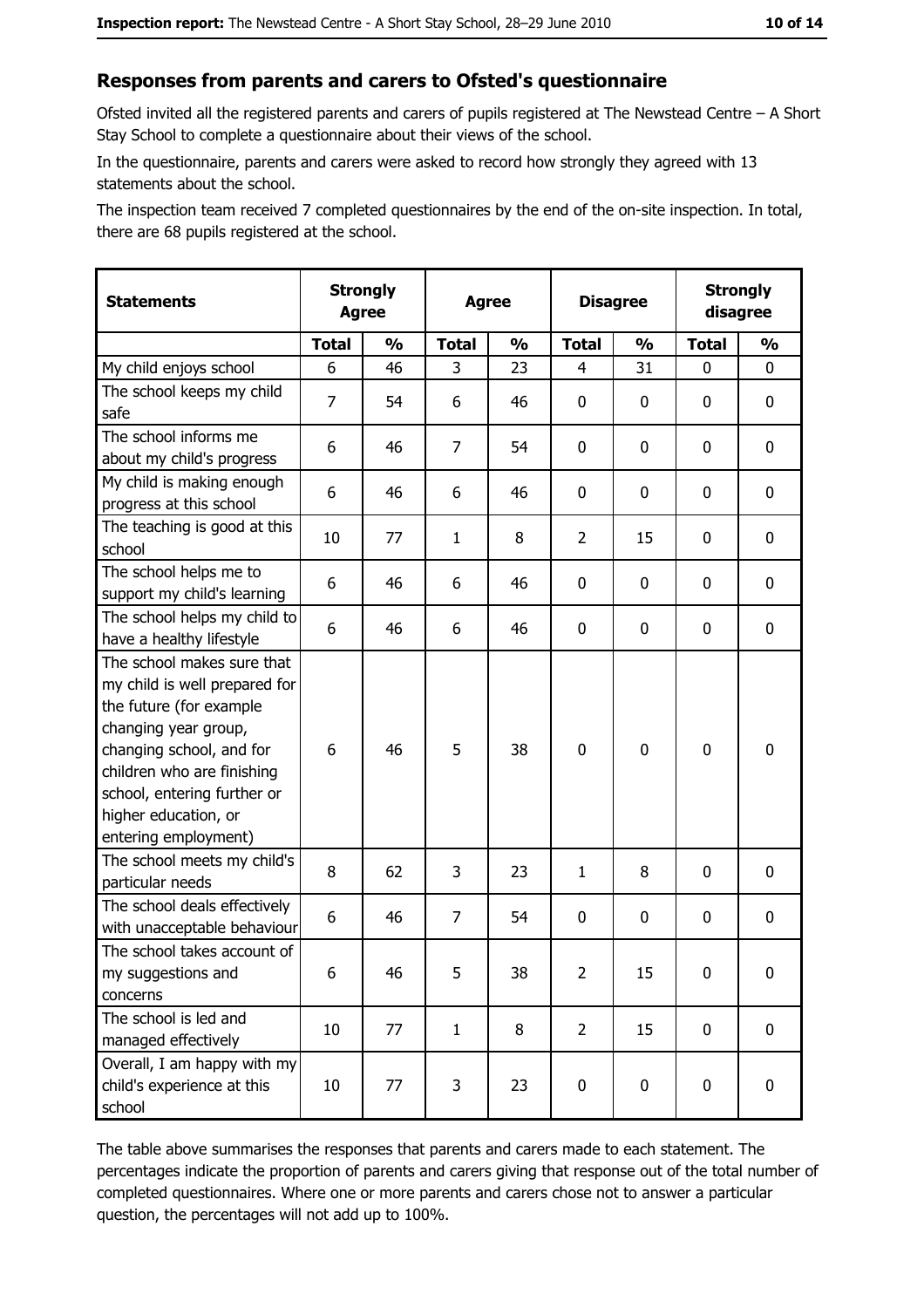# **Glossary**

| <b>Grade</b> | <b>Judgement</b> | <b>Description</b>                                                                                                                                                                                                               |
|--------------|------------------|----------------------------------------------------------------------------------------------------------------------------------------------------------------------------------------------------------------------------------|
| Grade 1      | Outstanding      | These features are highly effective. An oustanding<br>school provides exceptionally well for its pupils' needs.                                                                                                                  |
| Grade 2      | Good             | These are very positive features of a school. A school<br>that is good is serving its pupils well.                                                                                                                               |
| Grade 3      | Satisfactory     | These features are of reasonable quality. A satisfactory<br>school is providing adequately for its pupils.                                                                                                                       |
| Grade 4      | Inadequate       | These features are not of an acceptable standard. An<br>inadequate school needs to make significant<br>improvement in order to meet the needs of its pupils.<br>Ofsted inspectors will make further visits until it<br>improves. |

# What inspection judgements mean

## **Overall effectiveness of schools**

|                       | Overall effectiveness judgement (percentage of<br>schools) |      |                     |                   |
|-----------------------|------------------------------------------------------------|------|---------------------|-------------------|
| <b>Type of school</b> | <b>Outstanding</b>                                         | Good | <b>Satisfactory</b> | <b>Inadequate</b> |
| Nursery schools       | 51                                                         | 45   | 0                   | 4                 |
| Primary schools       | 6                                                          | 41   | 42                  | 10                |
| Secondary schools     | 8                                                          | 34   | 44                  | 14                |
| Sixth forms           | 10                                                         | 37   | 50                  | 3                 |
| Special schools       | 32                                                         | 38   | 25                  | 5                 |
| Pupil referral units  | 12                                                         | 43   | 31                  | 14                |
| All schools           | 9                                                          | 40   | 40                  | 10                |

New school inspection arrangements were introduced on 1 September 2009. This means that inspectors now make some additional judgements that were not made previously.

The data in the table above is for the period 1 September to 31 December 2009 and is the most recently published data available (see www.ofsted.gov.uk). Please note that the sample of schools inspected during the autumn term 2009 was not representative of all schools nationally, as weaker schools are inspected more frequently than good or outstanding schools.

Percentages are rounded and do not always add exactly to 100. Secondary school figures include those that have sixth forms, and sixth form figures include only the data specifically for sixth form inspection judgements.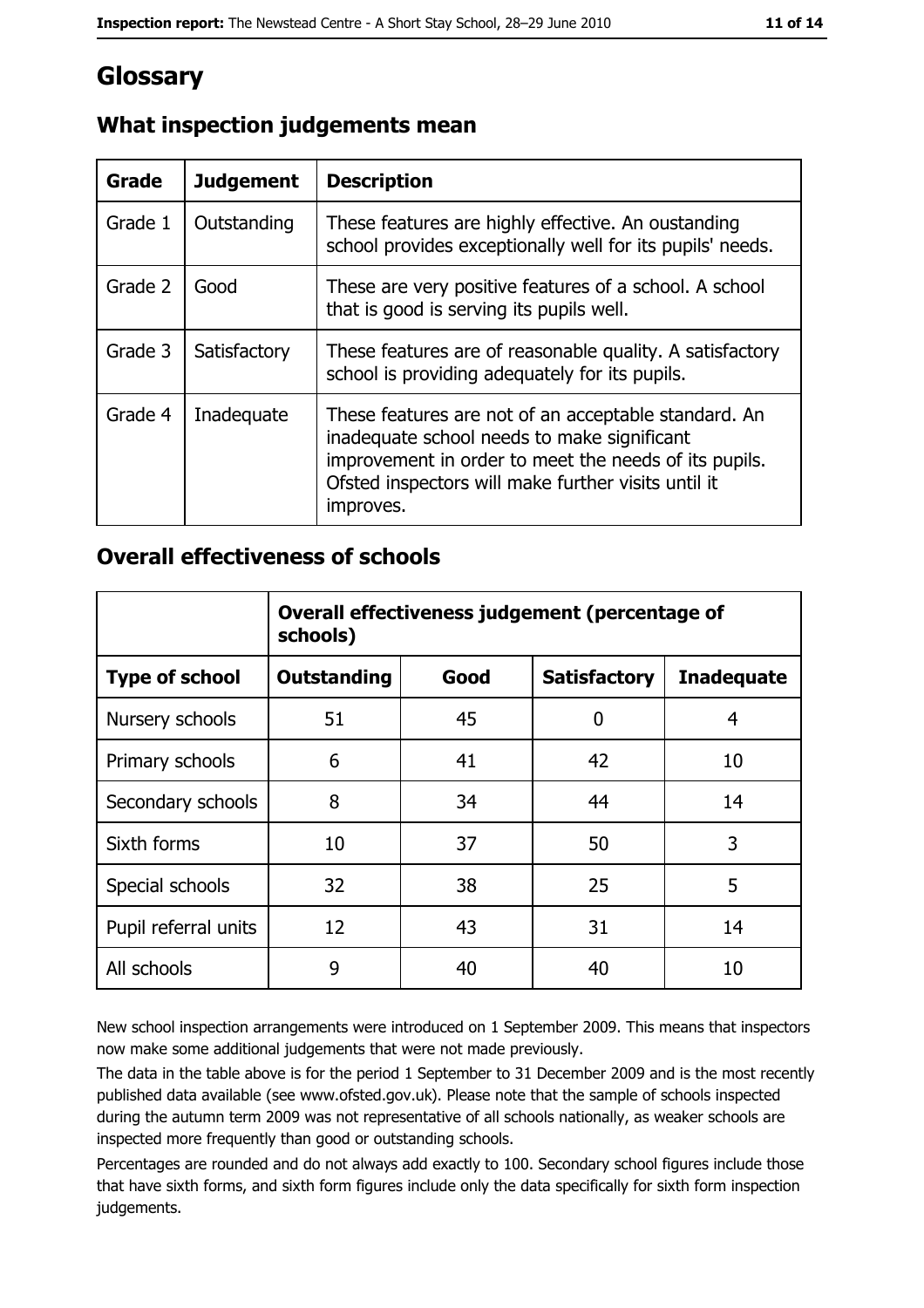# **Common terminology used by inspectors**

| Achievement:                  | the progress and success of a pupil in<br>their learning, development or training.                                                                                                                                                                                                                           |
|-------------------------------|--------------------------------------------------------------------------------------------------------------------------------------------------------------------------------------------------------------------------------------------------------------------------------------------------------------|
| Attainment:                   | the standard of the pupils' work shown by<br>test and examination results and in<br>lessons.                                                                                                                                                                                                                 |
| Capacity to improve:          | the proven ability of the school to<br>continue improving. Inspectors base this<br>judgement on what the school has<br>accomplished so far and on the quality of<br>its systems to maintain improvement.                                                                                                     |
| Leadership and management:    | the contribution of all the staff with<br>responsibilities, not just the headteacher,<br>to identifying priorities, directing and<br>motivating staff and running the school.                                                                                                                                |
| Learning:                     | how well pupils acquire knowledge,<br>develop their understanding, learn and<br>practise skills and are developing their<br>competence as learners.                                                                                                                                                          |
| <b>Overall effectiveness:</b> | inspectors form a judgement on a school's<br>overall effectiveness based on the findings<br>from their inspection of the school. The<br>following judgements, in particular,<br>influence what the overall effectiveness<br>judgement will be.                                                               |
|                               | The school's capacity for sustained<br>improvement.<br>Outcomes for individuals and groups<br>of pupils.<br>The quality of teaching.<br>The extent to which the curriculum<br>meets pupil's needs, including where<br>relevant, through partnerships.<br>The effectiveness of care, guidance<br>and support. |
| Progress:                     | the rate at which pupils are learning in<br>lessons and over longer periods of time. It<br>is often measured by comparing the<br>pupils' attainment at the end of a key<br>stage with their attainment when they<br>started.                                                                                 |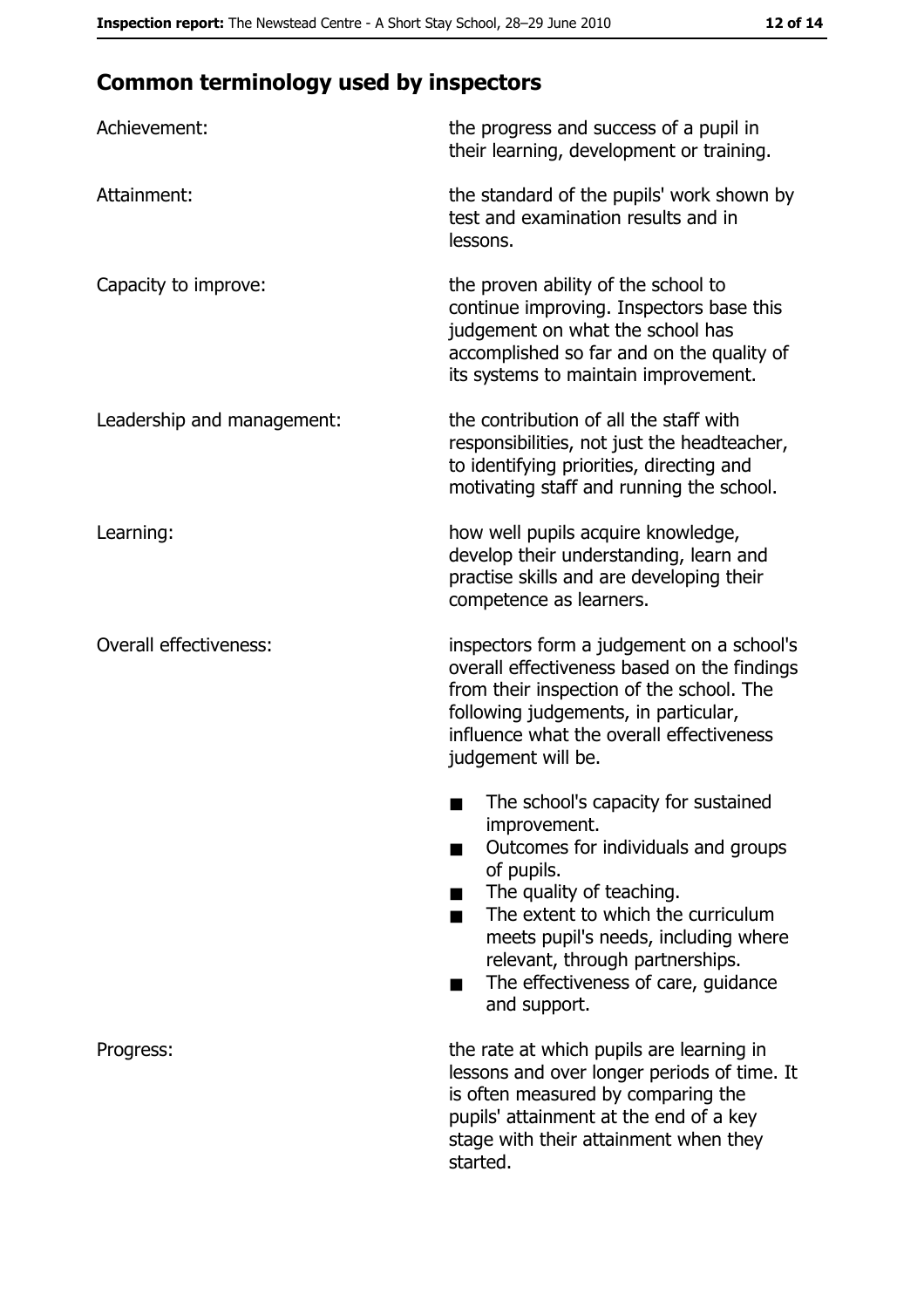This letter is provided for the school, parents and carers to share with their children. It describes Ofsted's main findings from the inspection of their school.



30 June 2010

**Dear Students** 

Inspection of The Newstead Centre, Liverpool, L32 9PW

Thank you for talking to us and for your help during our visit to your centre. We found what you had to say and your questionnaires very helpful in informing our judgements. Newstead is a good centre and we could see why so many of your parents and carers are pleased with how well it helps you. The excellent levels of care and quidance provided by all of the adults at the centre help keep you safe, and support you very well. Your behaviour is generally good and you are making good progress in your work. You told us that you found your teachers to be helpful and supportive, and most make your lessons interesting by involving you actively in learning. We agreed and found the quality of teaching to be good. The curriculum helps you to develop your vocational skills and provides the chance for you to work towards a good range of qualifications for the future.

The head of centre and the other managers are good leaders and they are always trying to improve the school for you. I worked very closely with your head of centre and agreed on what Newstead should do to make it even better. I have asked the leaders to help you achieve better results by:

- developing your ICT skills  $\blacksquare$
- providing you with more opportunities to learn independently  $\blacksquare$
- making sure that you all attend the centre regularly.

I have also asked them to make sure that you develop an understanding of the different cultural, social and religious groups of people in Britain and globally.

You can help everyone by attending regularly, enjoying your time at the centre and continuing to work hard.

I wish you all the best for the future.

Yours sincerely

Mrs Linda Clare

Lead inspector